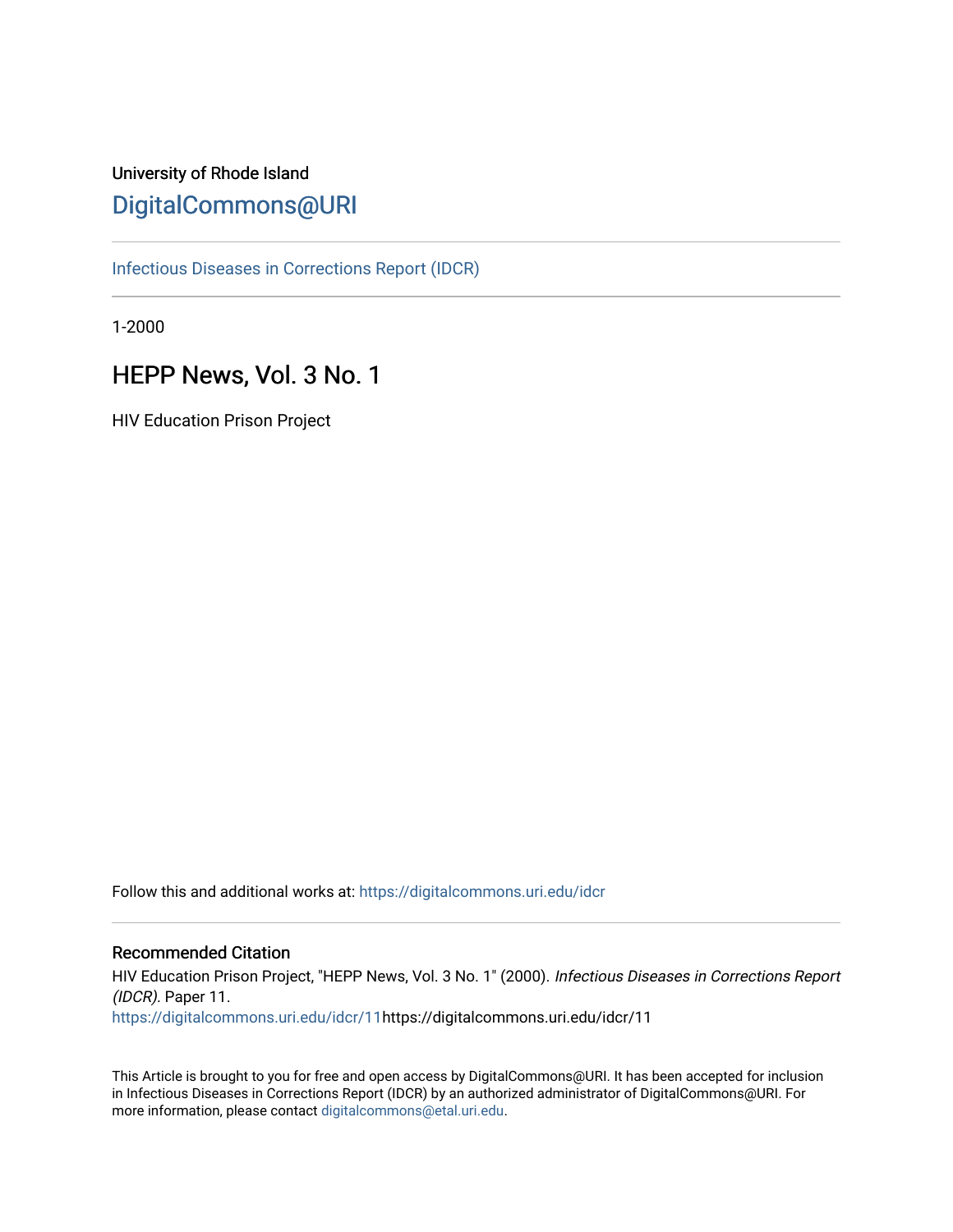

# About Hepp

HEPP News, a forum for correctional problem solving, targets correctional administrators and HIV/AIDS care providers including physicians, nurses, outreach workers, and case managers. Published monthly and distributed by fax, HEPP News provides up-to-the-moment information on HIV treatment, efficient approaches to administering HIV treatment in the correctional environment, national and international news related to HIV in prisons and jails, and changes in correctional care that impact HIV treatment. Continuing Medical Education credits are provided by the Brown University Office of Continuing Medical Education to physicians who accurately respond to the questions on the last page of the newsletter.

The editorial board and contributors to HEPP News include national and regional correctional professionals, selected on the basis of their experience with HIV care in the correctional setting and their familiarity with current HIV treatment. We encourage submissions, feedback, and correspondence from our readership.

## **E D I T O R S**

**Anne S. De Groot, M.D.** *Director, TB/HIV Research Lab, Brown University School of Medicine*

**Frederick L. Altice, M.D.** *Director, HIV in Prisons Program, Yale University AIDS Program*

**Joseph Bick, M.D.** *Chief Medical Officer, HIV Treatment Services California Department of Corrections California Medical Facility, Vacaville*

#### **Faculty Disclosure**

In accordance with the Accreditation Council for Continuing Medical Education Standards for Commercial Support, the faculty for this activity have been asked to complete financial disclosure forms. Disclosures are listed beneath the authors' names.

**All of the individual medications discussed in this newsletter are approved for treatment of HIV unless otherwise indicated. For the treatment of HIV infection, many physicians opt to use combination antiretroviral therapy which is not addressed by the FDA.**

*Hepp News is grateful for the primary support of Agouron Pharmaceuticals through an unrestricted educational grant and the additional support of Roche Pharmaceuticals and Glaxo Wellcome.*

# **Public Health/Correctional Partnerships at the Millennium**

## **Anne S. De Groot, MD**

*Director, TB/HIV Research Lab, Brown University School of Medicine Consultant: Agouron Pharmaceuticals, Bristol-Myers Squibb* Speaker's Bureau: Agouron Pharmaceuticals, *Bristol-Myers Squibb, Glaxo Wellcome*

At long last, politicians, public health officials and the lay public are recognizing that the correctional health unit, as Bureau of Prisons Medical Director, Dr. Newton Kendig puts it, lies "at the nexus of public health." (Full speech from the National Conference on Correctional Health Care located on page 4.) Why are our care decisions public health decisions? Simply put: corrections is the setting where our nation's most at-risk persons access organized health care.

The topic of creating links between public health and corrections was the focus of two recent meetings: the HIV/AIDS Behind Bars Pre-conference, organized by the HIV Education / Prison Project at the National Conference on Correctional Health Care on November 5, 1999, and the Integrating Public Health and Corrections Collaborations Conference in Chicago, October 5-7, 1999. Both meetings were well attended by correctional health providers, wardens, sheriffs, and public health officials - more than 100 correctional specialists attended the Ft. Lauderdale pre-conference, filling the conference room to capacity. The Chicago meeting featured an inspirational plenary offering by the Reverend Jesse Jackson, who reminded the audience that we are "all under one big tent," thus decisions about health care made inside prison and jail walls have an impact on the community at large.

This article will provide you with the ingredients successful public health and correctional collaborations related to HIV care, and suggestions on the types of programs that might be implemented in correctional settings, as described by the speakers at both conferences. In the new millennium, the solution to providing improved correctional health care while retaining control of the correctional budget may well be to create links between correctional health care and public health programs.

#### **HIV Testing**

Public health HIV testing programs exist in every state. The tests are offered at local departments of health, local clinics, health care vans, and substance abuse centers through funding by departments of health. In the past, correctional systems have been able to take advantage of partnerships with state and city departments of health to perform HIV testing in correctional settings; in some cases, public health workers may be recruited to perform HIV pre-counseling and screening at intake.

Correctional systems should contact their state departments of health to inquire whether the DOH is willing to support the cost of HIV testing at intake, at least in part, or perform the HIV test at a discounted rate (compared to commercial laboratories).

#### **HIV Treatment**

In the pre-managed care era, some state departments of health were responsible for providing HIV care to jails and prisons. In some states, this model still exists, while in others, DOH activities have shifted.

In Rhode Island for example, the existing HIV care program was initiated as a RI State Department of Health project. The department of health shifted its funding support from treatment to prevention, as the Rhode Island Department of Corrections assumed fiscal responsibilities for the treatment of the incarcerated. At present, the Rhode Island DOH supports activities associated with case management of HIV positive inmates as well as various peer education and prevention activities within the ACI. For more information on Rhode Island's case management and peer education programs, contact Lucille Minuto, Assistant

## *Continued on page 2*

| wnat s inside |  |
|---------------|--|
|               |  |
|               |  |
|               |  |
|               |  |
|               |  |

Whats Inside the United States of the United States and Institute of the United States and Institute of the United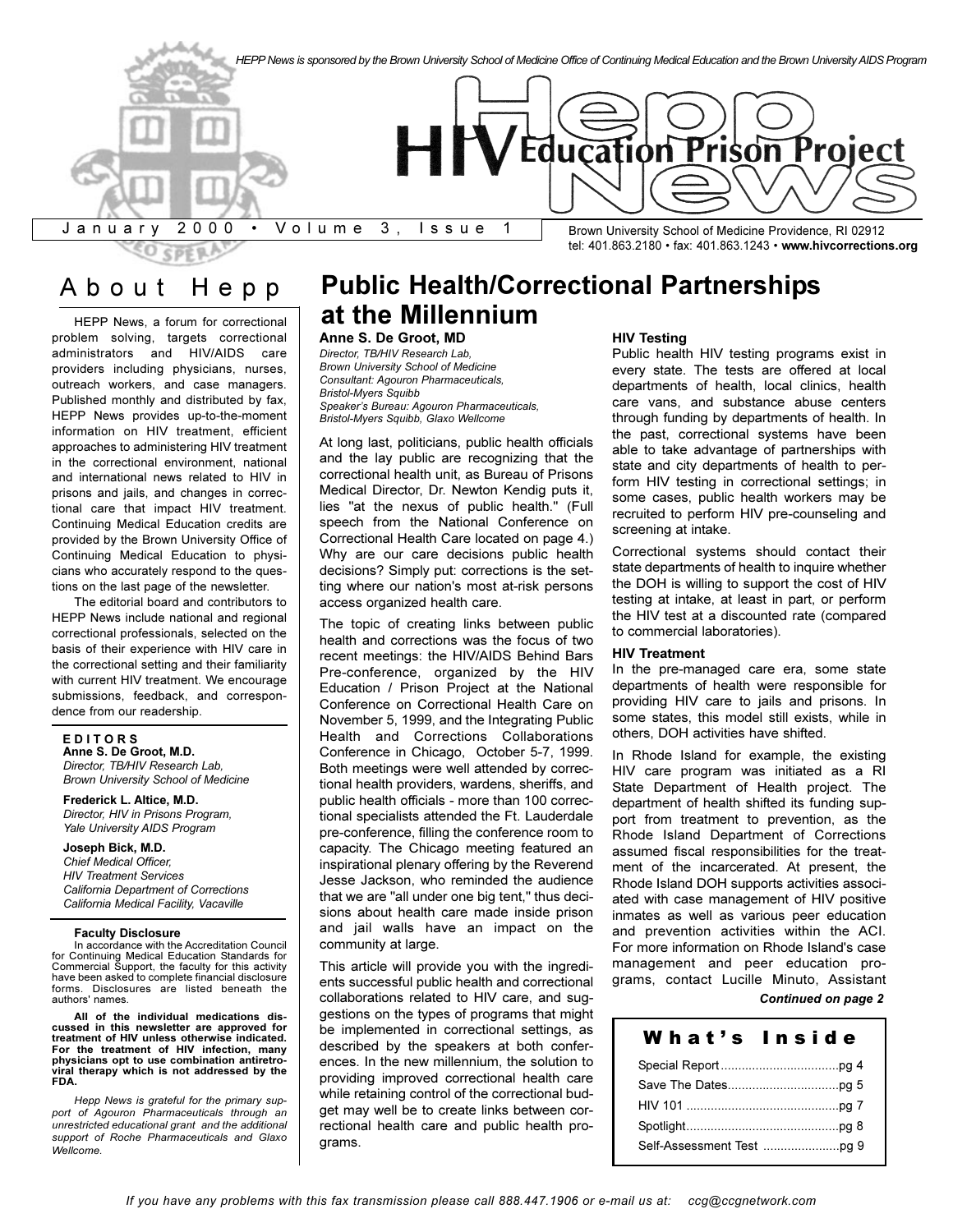## **Public Health/Correctional Partnerships at the Millennium**

#### *Continued from page 1*

Administrator or Paul Loberti, Chief Administrator, Office of HIV & AIDS at the Rhode Island Department of Health at 401.222.2320.

#### **HIV Transitional Case Management**

Transitional case management is an important component of discharge planning. It involves visits to correctional facilities by community-based case managers who assist inmates with planning for care after release and provide a support network for the patient after his or her return to the community.

The State's Health Resources and Services Administration, an agency of the Department of Health and Human Services, administers the Ryan White CARE (Comprehensive AIDS Resources Emergency) Act through its HIV/AIDS Bureau. The CARE Act was named in honor of Ryan White, a young Indiana teenager who died from AIDS in 1990. The CARE Act funds primary health care and support services for low-income, uninsured and underinsured individuals and families affected by HIV/AIDS.

These funds are distributed to states, U.S. territories and major metropolitan areas; local planning bodies then determine funding based upon priorities within the community. CARE Act funds do not support the provision of care in correctional facilities (such as that normally provided by nurses and doctors working with HIV patients). However, community based organizations who receive Ryan White funding have provided transitional case management in correctional facilities (see Table 1).

Funds are available for HIV case management and discharge planning correctional institutions through the Special Projects of National Significance (SPNS) Program, which supports innovative models of HIV/AIDS care for medically under-served and hard-to-reach populations. In 1999, seven states received funds from SPNS and the Centers for Disease Control to improve continuity of HIV care once individuals are released from correctional facilities.

For more information on CARE Act programs, contact your local health department or Barbara Aranda-Naranjo, PhD, RN, FAAN, Director of the SPNS Program, at 301.443.9976. (HRSA's website is www.hrsa.gov/hab). The most successful discharge planning programs invite community-based HIV care providers to come into the jail or prison and arrange for the patient's follow up at the clinic in the community.

## **HIV Discharge Medications**

Traditionally, correctional systems provide a supply of medications to inmates upon release. The amount of medications supplied is usually linked to the expected delay between release and re-entry into the community HIV care system, a duration that may be shortened by providing links to publicly funded ADAP (AIDS drug assistance programs) at the time of release. See Table 2 for a listing of ADAP contacts in high HIV prevalence states (contact HIV/AIDS Bureau at HRSA at 301.443.6745).

One option for correctional HIV providers is to fill out the ADAP paperwork and obtain ADAP approval prior to release. The inmate is then given a contact for the ADAP program at the time of release and medications can start as soon as he or she selects a pharmacy. An additional "bridge" for the inmate who is to be released on medications is now provided by Stadtlanders, one of the major pharmaceutical contractors to correctional facilities. Stadtlanders has developed a free program for discharge medications called "StadtRelease" (contact Kimberly Betty at 800.833.2510 x31458 or visit the Corrections

Health Care Network archives at www.corrections.com/health/healtharchives.html for more information).

#### **TB and STD Treatment**

Public health programs have consistently been involved in the diagnosis and treatment of STDs and TB in correctional settings. The list of correctional systems with access to DOH assistance for these diseases is too long to publish in this space, but would serve as an indicator of DOH willingness to support programs addressing the diagnosis and treatment of diseases that are considered a "public health concern." It may indeed be possible to build on existing models of STD/TB collaborations to increase public health programmatic support of HIV diagnosis and management in correctional settings.

#### *Continued on page 6*

| <b>PROGRAM</b>                                       | <b>EXAMPLE</b>                                                                                                                                                                                                                                                                                                                                                                                                                                                                                                                                                                                                                                                                                                                  | <b>CONTACT</b>                                                                                                                                                                                                                               |
|------------------------------------------------------|---------------------------------------------------------------------------------------------------------------------------------------------------------------------------------------------------------------------------------------------------------------------------------------------------------------------------------------------------------------------------------------------------------------------------------------------------------------------------------------------------------------------------------------------------------------------------------------------------------------------------------------------------------------------------------------------------------------------------------|----------------------------------------------------------------------------------------------------------------------------------------------------------------------------------------------------------------------------------------------|
| <b>HIV Prevention.</b><br>Counseling,<br>and Testing | <b>Great Brook Valley Health Center and the</b><br>Massachusetts DOC (MCI Framingham) Provides HIV<br>case management, prevention education, counseling and<br>testing. Funded by the Massachusetts DPH through fed-<br>eral grants and the Ryan White CARE Act.                                                                                                                                                                                                                                                                                                                                                                                                                                                                | Kerry Grennan<br>508.875.5258 x147<br><b>Health Center</b><br>19 Tacoma Street<br>Worcester, MA 01605                                                                                                                                        |
| <b>HIV/STD/TB</b><br>Diagnosis                       | <b>National Center for HIV, STDs, and Tuberculosis</b><br><b>Prevention (NCHSTP).</b> Limited funds are available from<br>the CDC for screening patients for STDs, TB and HIV in<br>correctional settings, usually as part of a research project.                                                                                                                                                                                                                                                                                                                                                                                                                                                                               | <b>NCHSTP</b><br>404.639.8011<br>1600 Clifton Road NE<br>Mailstop E07<br>Atlanta, GA 30333                                                                                                                                                   |
| <b>HIV Peer</b><br><b>Education</b>                  | AIDS Counseling and Education (ACE), at Bedford<br>Hills Correctional Facility, New York, and Counseling<br>AIDS Resources Education (CARE) at Taconic Medium<br>Security Prison, New York, promote HIV harm reduction<br>among incarcerated women through peer education. The<br>Women's Prison Association oversees both CARE and<br>ACE. Funding is provided by the Department of Health<br>AIDS Institute through the Criminal Justice Initiative and<br>the Women's Prison Initiative, as well as the Ryan White<br>CARE Act.<br><b>Centerforce, based in San Quentin, CA, is a community-</b><br>based organization that does prevention, transition, visi-<br>tation, and literacy teaching for HIV infected inmates and | <b>ACE</b><br>Liz Mastroenni<br>914.241.3100 x4360 LM<br>247 Harris Road<br>Bedford Hills, NY10507<br><b>CARE</b><br>Kim Collica<br>914.241.3010 x6125<br><b>Centerforce</b><br>415.456.9980 x116<br>64 Main Street<br>San Quentin, CA 94964 |
|                                                      | their families. Funded by the CDC/HRSA Correctional<br>Demonstration Grants.                                                                                                                                                                                                                                                                                                                                                                                                                                                                                                                                                                                                                                                    |                                                                                                                                                                                                                                              |
| Officer<br><b>Education</b>                          | HIV Correctional Correctional Technical Assistance and Training<br><b>Project (CTAT), affiliated with Southeast AIDS Training</b><br>and Education Center at Emory University, Atlanta, GA,<br>provides technical assistance to the seven state grantees<br>of the HRSA/CDC correctional initiative grants. CTAT<br>also provides training for corrections personnel in GA and<br>by special contract to other states.                                                                                                                                                                                                                                                                                                          | <b>Jackie Zalumas</b><br>404.727.2927<br>735 Gatewood Road NE<br>Atlanta, GA 30322                                                                                                                                                           |
| <b>HIV Discharge</b><br><b>Planning</b>              | <b>Transition Linkage to the Community (TLC)</b> provides<br>transitional planning for Connecticut inmates that helps<br>bridge the gap between correction and HIV services in<br>the community.                                                                                                                                                                                                                                                                                                                                                                                                                                                                                                                                | <b>Sister Carol Duffy</b><br>860.527.1866                                                                                                                                                                                                    |
| <b>HIV Physician</b><br><b>Education</b>             | -AIDS Education and Training Centers (AETC) provide<br>free onsite programs for correctional health care<br>providers.<br><b>-HEPP News</b> is a free monthly fax newsletter that pro-                                                                                                                                                                                                                                                                                                                                                                                                                                                                                                                                          | Visit: www.hrsa.dhhs.gov<br>Call 401.863.2180,                                                                                                                                                                                               |
|                                                      | vides up-to-the-moment information on correctional HIV<br>health care.                                                                                                                                                                                                                                                                                                                                                                                                                                                                                                                                                                                                                                                          | Fax 401.863.1243 or<br>Visit: www.HIVcorrections.org                                                                                                                                                                                         |
|                                                      | <b>-HIV Insite</b> is a website that provides updated informa-<br>tion on HIV health care.                                                                                                                                                                                                                                                                                                                                                                                                                                                                                                                                                                                                                                      | Visit: http://hivinsite.ucsf.edu/                                                                                                                                                                                                            |
|                                                      | -The Hopkins HIV Report is a bimonthly newsletter for<br>practitioners caring for patients with HIV/AIDS. Their web-<br>site also provides updated information on HIV care.                                                                                                                                                                                                                                                                                                                                                                                                                                                                                                                                                     | The Hopkins HIV Report<br>P.O. Box 5252<br>Baltimore, MD 21224<br>http://hopkins-aids.edu                                                                                                                                                    |
| <b>HIV Medication</b>                                | The Illinois AIDS Drug Assistance Program (ADAP)<br>helps connect qualified jail and prison inmates with the<br>state ADAP.                                                                                                                                                                                                                                                                                                                                                                                                                                                                                                                                                                                                     | <b>Judy Eihansen</b> at<br><b>ADAP</b><br>800.825.3518                                                                                                                                                                                       |

*<sup>\*</sup> Many other examples of such collaborations exist. If you would like to add to this resources list, please call Betsy Stubblefield at 401.863.2180 or fax to 401.863.1243. This is a work in progress, and will be available on our website: www.HIVcorrections.org.*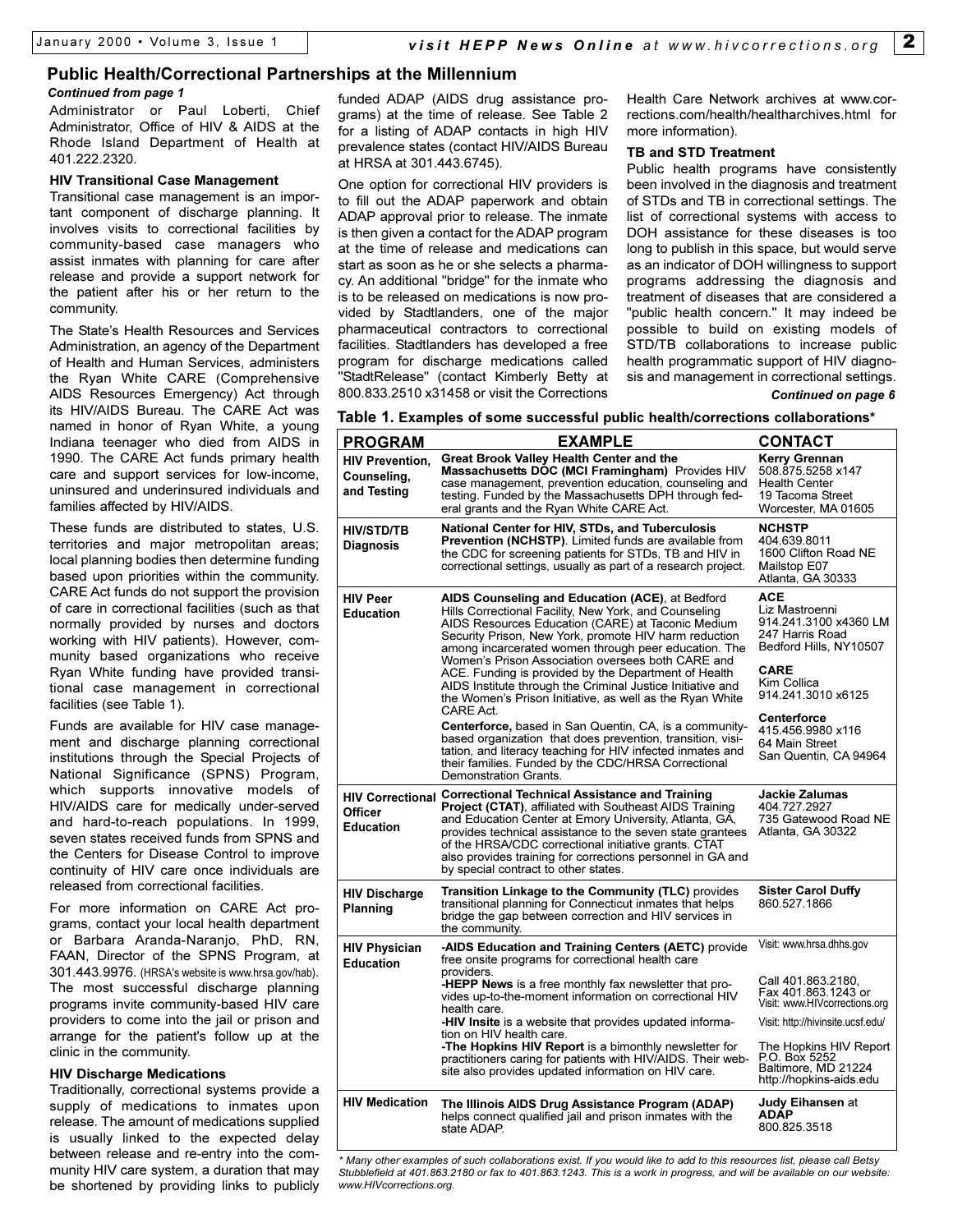# L ETTER FROM THE E DITOR

Dear Colleagues,

Corrections and public health agencies have not recognized the potential their partnership could have to benefit the public. They come from very different cultures; they are both busy caring for the most visible needs. Public health differs in two ways from the general health care system: it focuses on a community and emphasizes prevention. Corrections health has focused on individual inmate/patients at medical call out and emphasized urgent curative care. But corrections is a community, a group of people living in close association, and keeping that community healthy is not only more efficient than waiting to treat after illness occurs or becomes severe but also assures that those being released are healthier than when they return to the general public. It is far easier to find people and prevent and treat their health problems while incarcerated than after they return to the "free world."

Where partnerships have developed everyone benefits. In 1996 a fourth of all syphilis cases in Chicago were found in corrections; disease rates for TB and Hepatitis C may be ten times higher in those entering corrections than in the general population. If the public health goes "where the action is," will corrections health be ready to work with them? In this issue of HEPP News potential partnerships with public health are the common thread. Expect to hear more about these partnerships from many voices this year. Together we can improve the health of the public as a whole. This can be a truly positive contribution from the stand point of the corrections budget.

Also in this month's HEPP News is an algorithm for stopping prophylaxis for patients on HAART, a spotlight on a new community based discharge planning program in Massachusetts, and public health resource and contact lists. After reviewing this issue, readers should be able to identify the appropriate time to cease prophylaxis, distinguish between the various public health resources and grant opportunities for correctional health care, and select the correct antiviral treatments in accordance with the findings of recent studies. Next month's issue will focus on treatment updates.

Thank you for your continued support of HEPP News. We look forward to hearing from you!

Sincerely, and Lester Wright, MD

# News Flashes

#### **New Options for Initial HIV Treatment Efavirenz and Two NRTIs**

Two studies published in the *New England Journal of Medicine* in December (Staszewski et al., and Starr et al., NEJM. Dec. 16 1999; 341(25): 1865-73, 1874-81) extolled the value of combining Efavirenz (Sustiva) with two NRTIs. Dr. Nathan Clumeck compared and commented on the studies in an editorial entitled "Choosing the best initial therapy for HIV-1 infection" (1925- 26). The study by Staszewski et al. illustrated the different perspectives given by an "intent to treat analysis" (in which every discontinuation of treatment was counted as a treatment failure) and an "as treated analysis" (which provides a better assessment of antiretroviral potency). In the intent to treat analysis, efavirenz (EFZ, Sustiva), lamivudine (3TC, Epivir) and zidovudine(AZT, ZDV, Retrovir) appeared to be more effective than the alternative regimen because more patients "failed" the alternative (indinavir [IDV, Crixivan], ZDV, 3TC). When the data published in Staszeweski et al. was viewed from the "as treated" perspective, according to Dr. Clumeck, the two regimens appeared to be more or less equivalent. (However, the authors stated that the Efavirenz containing regimen had superior antiviral potency). Dr. Clumeck reminded his audience that we're still awaiting longer term comparisons of protease inhibitor containing regimens and regimens containing NNRTIs instead of PIs.

(Editor's note: Efavirenz is attractive for correctional use because it is "once a day" and requires fewer pills (three, for the standard 600 mg QHS dose) than some protease inhibitors. Abacavir is associated with rash, myalgia in fever in a significant proportion of patients, and several patients have died after developing the rash and then

being re-challenged with Abacavir (Escaut-L; Liotier-JY; Albengres-E; Cheminot-N; Vittecoq-D. Abacavir rechallenge has to be avoided in case of hypersensitivity reaction [letter] AIDS.1999 Jul 30; 13(11): 1419-20.) Discriminating between Abacavir toxicity and the flu is critical for correctional HIV providers. Correctional HIV providers using Abacavir may wish to use the Abacavir rash/fever evaluation protocol developed by Dr. Rick Altice and published in April HEPP News. Efavirenz has also been noted to be associated with CNS effects such as vivid dreams and mood changes in a significant proportion of patients; effects that may either positively or negatively impact on adherence by correctional patients. Anecdotal reports of recreational Efavirenz use have arrived at HEPP News from the West Coast.)

#### **Protease Inhibitors More Effective at Suppressing HIV-1 in Lymphoid Tissue**

When compared to NRTIs alone, protease inhibitor containing regimens were more effective in the suppression of HIV-1 replication in lymphoid tissues according to a study published by L. Ruiz et al. AIDS 1999; 13(1): F1-F8. Lymphoid tissue was obtained from 12 patients, four of whom were receiving multiple NRTI therapy and one who was "sub-optimally" dosed with PIs, and seven patients who had received PI therapy for at least 6 months prior to biopsy. Protease inhibitorcontaining regimens appeared to more effectively reverse HIV-induced immunopathological changes in the lymphoid tissue. Protease inhibitors have also been associated with loss of viral fitness. These potential benefits of protease inhibitor therapy are worth considering when decisions related to initial or sequential antiretroviral treatment is being considered.

## **Senior Advisory Board**

Roderic D. Gottula, M.D. *Society for Correctional Physicians* Theodore M. Hammett, Ph.D. *Abt Associates* Ned E. Heltzer, R.Ph., M.S. *Prison Health Services, Inc.* David Thomas, J.D., M.D. *Florida Dept of Corrections*

**Managers** Dennis Thomas *HIV Education Prison Project*

Michelle Gaseau *The Corrections Connection*

**Layout** Kimberly Backlund-Lewis *The Corrections Connection*

**Promotion and Distribution** Amanda Butler *Cimon Consulting Group*

**Editorial Associates**  Elizabeth Stubblefield *HIV Education Prison Project*

**Associate Editors** Timothy P. Flanigan, M.D.

*Brown University School of Medicine* David P. Paar, M.D.

*University of Texas Medical Branch*

Anne C. Spaulding, M.D. *Brown University School of Medicine*

> David A. Wohl, M.D. *University of North Carolina*

Betty Rider, M.A., M.S. *North Carolina Division of Prisons*

> Steve Szebenyi, M.D. *Albany Medical College*

Stephen Tabet, M.D., M.P.H. *Univ. of Washington Division of Infectious Disease Seattle HIVNET*

#### **BID Nelfinavir Approved by FDA**

Based on information reported in a study conducted by A Peterson, F. Antunes, KN Arasteh, FD, Gobel, J Gonzalez and others and reported in Abstract number 205 at the Seventh European Conference on Clinical Aspects and Treatment of HIV infection (Lisbon, Portugal, October 23-27, 1999), the FDA recently approved a modification of Nelfinavir dosing from 750 TID to 1250 BID. Study AG 1343-542 compared the long-term antiviral efficacy of bid versus tid dosing of nelfinavir in combination with d4t and 3Tc. The study showed that 1250 mg bid and 750 TID achieved equivalent efficacy and safety beyond 48 weeks.

This is an important dose modification that will simplify protease inhibitor-containing regimens in correctional settings. By comparison, Indinavir (crixivan) is dosed three times daily at eight hour intervals. The combination of Ritonavir (Norvir) and Saquinavir (Fortovase) is an alternative BID regimen. (Abstract available at http://www.euroaids99.com.)

#### **Preview of February HEPP News**

*Main article:* HIV Treatment Update. Editors Joe Bick and Anne De Groot will summarize and comment on the current treatment guidelines. *HIV 101:* Listing of current HAART Therapy regimens.

*HEPPigram:* Algorithm for restarting HAART after re-incarceration

*Spotlight:* 7th Retrovirus Conference (San Francisco) : Joe Bick, Anne De Groot, and Rick Altice will bring you the latest update on correctional HIV management.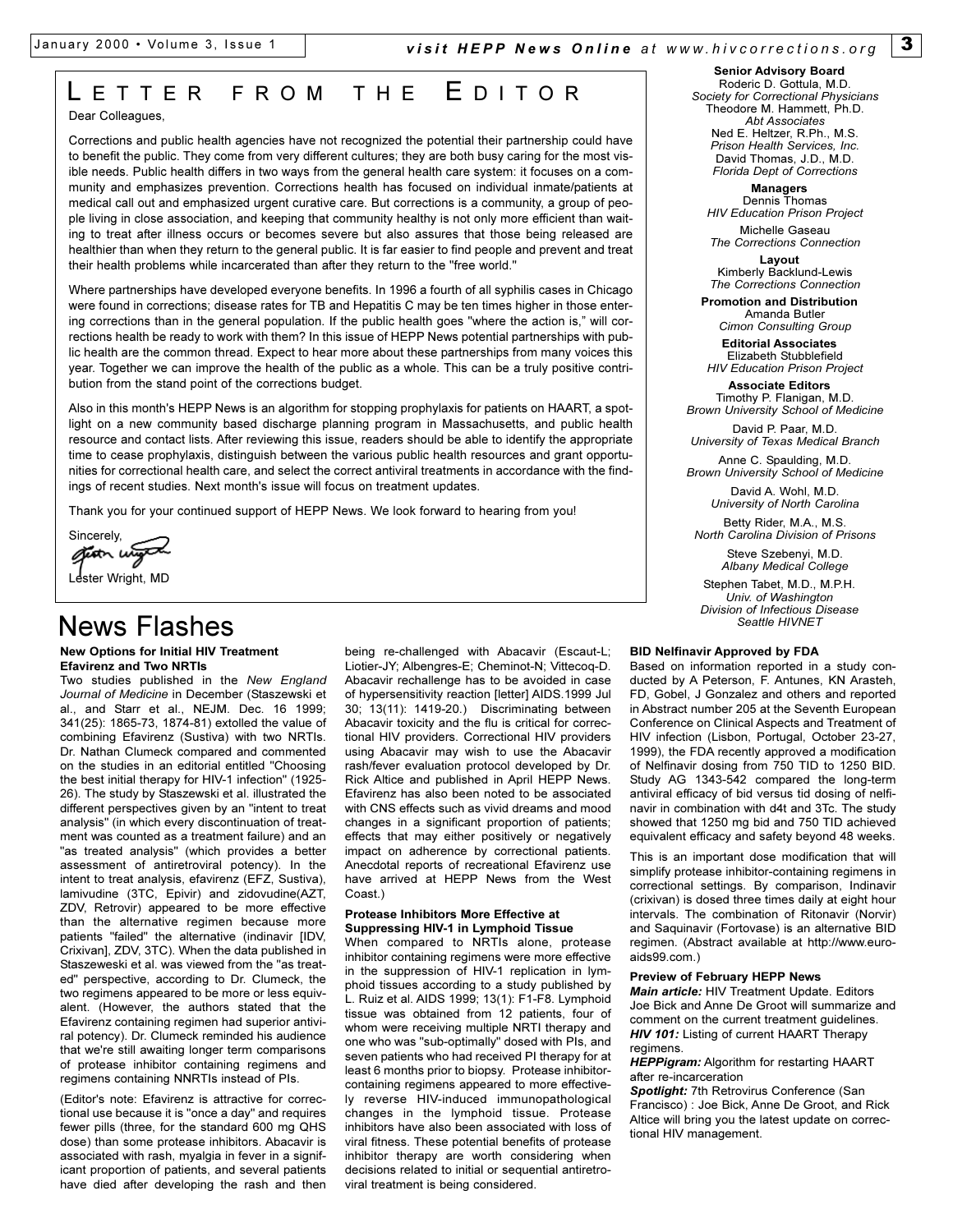# **SPECIAL REPORT - The State of Correctional Health Care at the End of the Millennium**

From the National Conference on Correctional Health Care, Ft. Lauderdale, Florida, Nov. 1999 **Captain Newton E. Kendig, MD,** *Medical Director, Federal Bureau of Prisons*

*HEPP News received permission to reprint Dr. Kendig's speech from the NCCHC. The text of the original has been edited to conform to HEPP News space requirements. The opinions expressed in this speech are those of the author and do not necessarily represent the opinions of the Federal Bureau of Prisons or the Department of Justice.*

The importance of health care in America's jails and prisons has never been greater. Last month, the National Center for Health Statistics reported continued declines in deaths from heart disease, cancer, and stroke, and dropped AIDS as a major cause of mortality.<sup>1</sup> Despite these achievements, the Census Bureau recently announced that the number of persons without health insurance climbed last year to 44 million Americans.<sup>2</sup> The lack of health care coverage remains concentrated among the uneducated, immigrants, and the otherwise disadvantaged, who have not proportionally benefited from our advances in health care. Despite our country's affluence and medical achievements, we have yet to determine how to deliver health care equitably and cost-effectively to all Americans.

In recognition of our problems with health care delivery, the Surgeon General has issued a list of priorities for the nation:<sup>3</sup> (1) develop a more balanced health system by encouraging universal access to health care including mental health and healthy starts for every child, (2) maintain a global approach to disease prevention and health promotion, and (3) eliminate racial and ethnic disparities in health.

As correctional health care providers we are poised not only to help meet these priorities, but to play an essential and pivotal role. Correctional health care has become a critical nexus for public health interventions, since it is where our nation's most at-risk persons access organized health care. It has been stated that corrections is a microcosm of society, but perhaps it should be restated that society is a macrocosm of corrections, because prisons are not self-contained. The treatment of inmates directly affects and reflects on society at large. Our patients increasingly have more of the problems that most significantly affect our society: violent behavior, substance abuse, mental illness, and infectious diseases. Our challenge has never been greater.

#### **Larger Numbers of Inmates, Longer Sentences**

Prison populations continue to grow in both State and Federal systems. At yearend 1998, more than 1.8 million U.S. residents were in either jail or prison.<sup>4</sup> Last year, the Bureau of Prisons added approximately 10,000 inmates to its population and anticipates continued growth.

Not only do we manage more inmates than ever before, our inmates are our patients for longer periods of time and present with increasingly complex medical problems. A significant proportion of inmate morbidity is related to substance abuse. Approximately 60-80% of the nation's correctional population have used drugs at some point in their lives, twice the estimated drug use of the total U.S. population.<sup>5</sup> Between 1980 and 1994, the average sentence imposed on drug offenders increased from 47 to 80 months.<sup>6,7</sup> As persons with substance abuse histories spend more time incarcerated, the opportunities to provide drug treatment are shifting from the community to jails and prisons.

Although the press recently described jails and prisons as "incubators of infectious disease,"8 in reality, the prevalence of infectious diseases there largely results from previously infected inmates entering the correctional systems. Jails and prisons can fuel infectious disease outbreaks, just as hospitals can, by the sheer concentration of high risk populations; but these same systems have a proven role in identifying, treating, and controlling communicable diseases.

#### **HIV, STDs, and TB**

State prisons in high prevalence areas are key sites for diagnosing new cases of HIV in persons at risk, who were previously unaware of their infection. This dramatic two-year decline has been achieved in a population at high risk of treatment failure due to ongoing substance abuse prior to incarceration. Jailbased screening for sexually transmitted diseases (STDs) is now recognized by large city health departments as a proven strategy for curbing syphilis outbreaks and identifying asymptomatic high risk populations for other STDs.<sup>9</sup> The decline

in tuberculosis (TB) incidence in the U.S. is in part the result of TB screening programs in urban jails and the completion of directly observed therapy in long term prisons.

Despite our successes in containing communicable diseases. TB epidemics continue unabated in most parts of the world; and multi-drug resistant TB has become a global problem.<sup>10</sup> Effective TB control programs in jails and prisons will be essential to our national efforts to further control TB, or approach TB elimination.

#### **Hepatitis C**

Hepatitis C viral (HCV) infection presents perhaps the most daunting challenge for correctional providers, because of the marked prevalence of this chronic infection among inmates. Correctional health care providers must take an increasing role in establishing treatment standards for HCV, since the responsibility for managing infected persons will be centered in U.S. jails and prisons.

#### **Mental Illness**

A recent correctional health publication reported that jails and prisons house more mentally ill individuals than hospitals and chronic care mental institutions.<sup>11</sup> The institutions housing the chronically mentally ill in America are our large urban jails. The Bureau of Justice Statistics reported that nearly 300,000 mentally ill offenders were held in the nation's state and federal prisons by midyear 1998 and nearly twice as many mentally ill persons were on probation in the community.12 Identifying and treating inmates with mental illness has important public health and public safety ramifications, since offenders with mental illness are more likely to commit a violent offense or be nonadherent to recommended behavior changes and treatments that may curb disease transmission.

#### **The Team Model**

Inmates as patients are more complicated than ever before, challenging our traditional models of health care delivery. The Bureau of Prison's Health Services Division is drafting a new mission statement: "to provide inmates access to essential quality health care in a cost effective manner." The Bureau of Prisons is reviewing various methods of primary care delivery for inmates. In one model, a team approach is used for providing care. Every inmate is assigned to a health care team. Chronically ill inmates are routinely scheduled for evaluation. A nurse triage system evaluates inmate complaints and schedules follow-up appointments. Using this model, only inmates with true emergencies or urgent health needs are seen on an unscheduled basis. This model is supported by an inmate co-pay system for certain services and by ready access to certain overthe-counter medications in the commissary.

Determining the level of care provided to inmates is as important as ensuring access to health care. Whether administrators or direct providers, correctional workers walk a fine line in deciding what level of care to provide. In reality there is no accepted community standard for health care in the U.S. because established health plans differ widely in the services they provide.

#### **BOP Core Values**

The Federal Bureau of Prisons is attempting to better define essential care for inmates and has identified several core values that should underpin the Bureau's scope of services, including: treating all inmates equally, "doing no harm," respecting inmate autonomy in treatment decisions, recognizing the importance of treatment on inmate function in activities of daily living, cost effectiveness, protecting public health, and ensuring public safety. The Bureau's goal is to provide inmates the highest quality of care, within the defined scope of services, without compromising core values.

The Bureau's mission is not only to provide inmates access to essential quality care, but also to deliver health care cost-effectively. Health care expenditures will grow dramatically in the next decade, as much as \$1 trillion by some estimates. Cost containment through traditional managed care efforts has largely been realized. The escalation of health care budgets will increasingly be driven by the cost of new technologies and drug therapies.

#### *Continued on page 5*

#### *References:*

- 
- 
- *<sup>5</sup> Drug Treatment in the Criminal Justice System, (1998). Office of National Drug Control Policy, Drugs and Crime Clearinghouse, July.*
- *<sup>6</sup> Drugs and Crime Data Fact Sheet: Drug Data Summary (1996). Office of National Drug Control Policy, Drugs and Crime Clearinghouse, July. <sup>7</sup> Substance Abuse Treatment Programs in the Federal Bureau of Prisons: Report to Congress (1999). Federal Bureau of Prisons, U.S. Department of Justice,*
- 
- 
- 
- 
- Washington DC, January.<br>® Fackelmann, K. (1999). Hepatitis C behind bars, USA Today, October 19.<br>® Skolnick, A. A. (1998). Look behind bars for key to control of STDs. JAMA, 279(2), 97-98.<br>® Pablos-Mendex, A., Raviglione,
- *<sup>11</sup> Corrections challenged with treating mentally ill inmates (1999). Correct Care, NCCHC, 13 (3).*
- *<sup>12</sup> Ditton, P. M. (1999). Mental Health and Treatment of Inmates and Probationers.BJS: Special Report, U.S. Department of Justice, July.*

*<sup>1</sup> National Center for Health Statistics (1999). U.S. Department of Health and Human Services (DHHS), Washington DC, 47 (25), 99-1120.*

<sup>&</sup>lt;sup>2</sup> Campbell, J. (1999). Health Insurance Coverage: 1998. U.S. Census Bureau, U.S. Department of Commerce, Washington DC, October.<br><sup>3</sup> Satcher, D. (1999). Division of Commissioned Personnel, DHHS, Rockville, MD, 13 (10),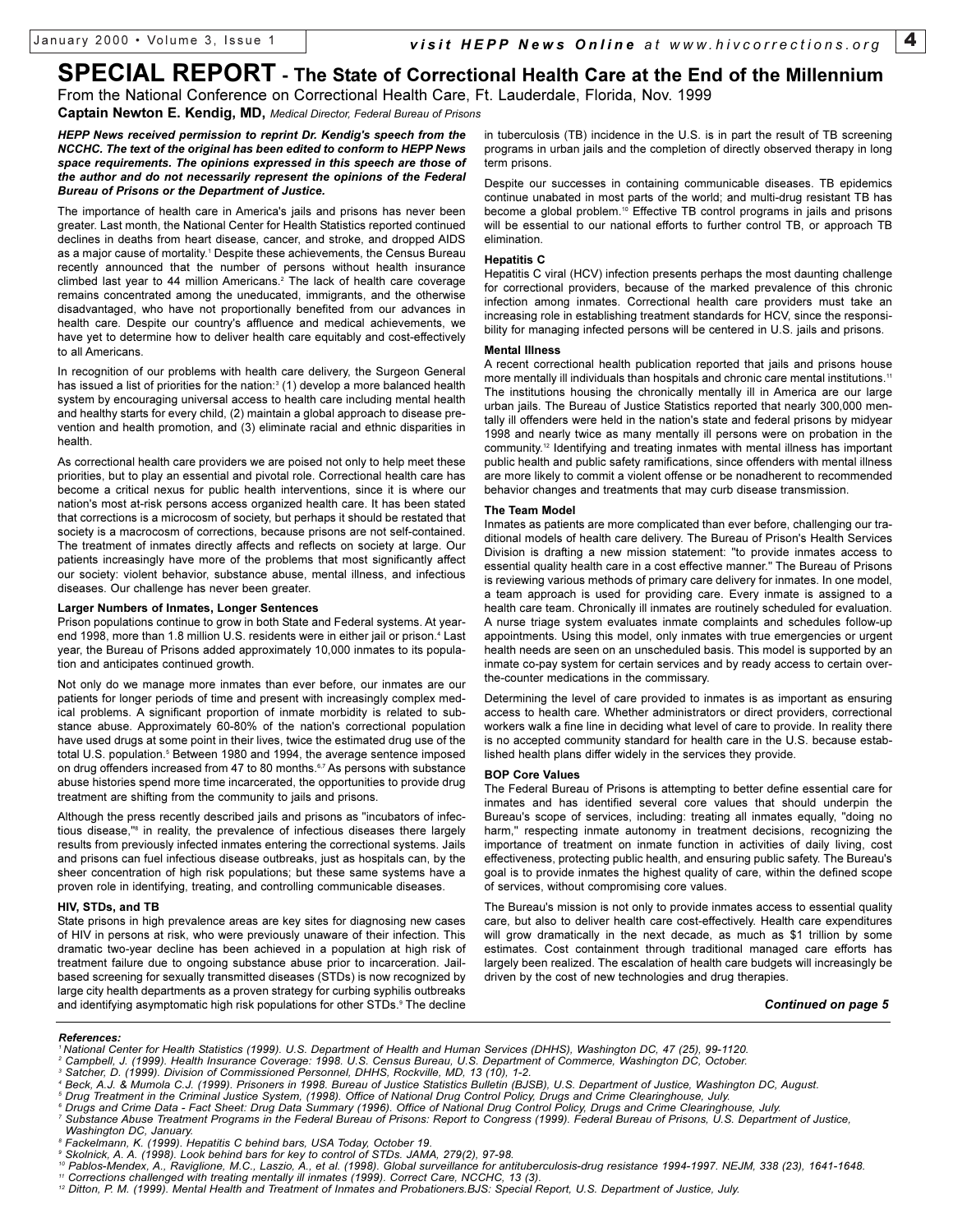**Directors**

http//www.nastad.org

http://www.hivatis.org **The Daily HIV Briefing** http://www.aegis.com

**The Corrections Connection** http://www.corrections.com

**AIDS Education Training Centers**

http//www.hrsa.dhhs.gov/hab/C/4web/aetcroster.htm **National Alliance of State and Territorial AIDS**

**The HIV/AIDS Treatment Information Service**

# S AVE THE **DATES**

#### **The 2000 National Conference on African-Americans and AIDS**

*February 24-25, 2000* Renaissance Hotel, Washington DC Contact the Office of CME at Johns Hopkins. University Call: 410.955.2959 Fax: 410.955.0807 E-mail: cmenet@jhmi.edu Visit: www.med.jhu.edu/cme

#### **HIV Pathogenesis, Antiretrovirals, and Other Selected Issues in HIV Disease Management**

*February 11, Atlanta, GA February 26, Los Angeles, CA March 8, Boston, MA* Sponsored by the International AIDS Society E-mail: cme@iasusa.org Visit: www.iasusa.org

#### **The Science and Treatment of HIV: An Advanced CME Course for Clinicians**

*March 25-29, 2000* Snowmass Village, CO Call: 415.561.6725 Fax: 415.561.6740 Sponsored by the International AIDS Society

#### **National HIV/AIDS Update Conference**

HIV/AIDS at the Crossroads: Confronting Critical issues *March 14-17, 2000* San Francisco, CA Call: 514.874.1998 Fax: 514.874.1580 E-mail nauc@total.net Visit: www.nauc.org.

#### **National Conference on Pharmaceutical Care to**

**Underserved Populations** *April 3 -4, 2000* Chapel Hill, NC Call: 919.966.8138 Email: steve\_moore@unc.edu

## **10th Annual Clinical Care**

**Options for HIV Symposium** *May 4-5, 2000* Scottsdale, AZ Phone: 888.391.3996 Fax: 508.528.7880 E-mail: registration@mail. medscape.com Visit: http://hiv.medscape.com /symposium2000

## **Drug Use, HIV and Hepatitis:**

**Bringing it All Together** *May 7-10, 2000* Baltimore, MD Call 877.565.3693 Fax: 301.565.3710 Visit: www.chhatt.net/ conference.htm

# R ESOURCES

**FUNDING AND PUBLIC HEALTH COLLABORATIONS INFORMATION WEBSITES**

**National Center for HIV, STD and TB Prevention, Divisions of HIV/AIDS Prevention** http//www.CDC.gov/nchstp/

**CDC National Prevention Information Network** http//www.cdcnpin.org

**Ryan White CARE Act Information** http://158.72.83.3/hab/care.html

**Substance Abuse and Mental Health Services Administration**

http//www.samhsa.gov

**Health Resources and Services Administration** http//www.hrsa.dhhs.gov/hab/

## *Continued from page 4* **The State of Correctional Health Care at the End of the Millennium**

The Health Services Division supports models that utilize professional staff the most efficiently, with the intended result that staff spend the majority of their work day using their specific skills and training. Health care delivery has gotten too expensive for us not to maximize the use of the staff's specific skills. Doctors and midlevel practitioners need to see patients, nurses need to do nursing care, triage patients and manage clinics, and they need the support staff.

## **Evidence Based Disease Management**

Evidence-based disease management will be increasingly necessary as more health resources are dedicated toward preventive health care and the treatment of chronic illnesses. Structuring therapies through drug formularies alone is no longer sufficient. Pharmaceuticals have become too expensive and treatment options too varied. Specific strategies based on evidence-based data must drive how we treat patients and deliver this care. This treatment approach not only better utilizes existing resources, but is also the practice of good medicine.

The use of telemedicine and the Internet will lessen the isolation of correctional medicine while furthering public safety. The challenge will be to use these technologies strategically to maximize cost efficiency. Interventions must improve operations at the frontlines, making it easier, not more difficult for doctors to treat inmates. New data systems must ensure that collected information provides outcome measures that improve correctional

medicine at the most fundamental level, patient care. (For recent BOP survey see box).

#### **Discharge Planning**

Gains in health care delivery are pyrrhic victories if correctional systems do not improve linkages with community-based providers. Working with corrections is a strategic necessity for public health and is tangibly demonstrated by funding opportunities from the Centers for Disease Control and Prevention and other government and private organizations. Supporting community linkages for soon-to-be-released inmates is not sufficient in itself; studies must determine what models are effective. Broader implementation of effective models will create safer communities and forge support for funding these programs.

#### **Role of Correctional Health Care Providers**

As we near the next millennium, what doctors and nurses in U.S. jails and prisons do day in and day out has never been more important to both public safety and public health. As prison systems manage larger inmate populations, with increasingly complex histories of violence, emotional, and medical problems, maintaining institutional and public safety is paramount. The role of correctional health care providers in this effort is no less than essential, yet is frequently under appreciated. The provision of consistent, quality health care to inmates means not just healthier inmates, but creates safer prisons.

#### **BOP Review of State Correctional Facility Health Care Budgets** as reported by Dr. Newton Kendig at the Nov. 99 NCCHC.

Dr. Kendig reported the following findings at the November 1999 NCCHC conference from an independent survey of State Correctional Systems' that was funded by the BOP:

- **.** Correctional system health budgets increased 9.1%, on average, between FY† 1997 and FY 1998,
- Correctional system nealth budgets increased 9.1%, on average, between F1T 1997 a<br>• This growth rate was comparable to rates of increases of overall correctional budgets.
- This growth rate was comparable to rates or increases or overall correctional budgets.<br>• Health care represented, on average, 10.6% of correctional budgets, ranging from 5% to nearly 17%.
- Health care represented, on average, 10.6% or correctional budgets, ranging from 5% to hearly 1*i*<br>• Per capita costs ranged from \$2.74 per inmate per day to \$11.96 per inmate per day with a mean per capita of \$7.15 per inmate per day.
- As compared to the Corrections Yearbook 1998, systems in this survey ranged \$3.13 below to \$5.70 greater than published rates. **.**

Factors that accounted for 60% of the difference between high and low per capita cost states:

- Type of health care staff (lower cost used fewer mid level practitioners, but physician/inmate ratios did **.** not differ between high and low cost states).
- not ai<del>n</del>er between nign and low cost states).<br>• Contracted employees vs. Correctional employees (lower cost states used more contracted).
- Contracted empioyees vs. Correctional empioyees (lower cost states used more contracted).<br>• Use of capitated contracts (lower cost states used more capitated contracts, or payment in advance for specific services or service types).
- HIV testing at intake¥ (lower costs states were less likely to HIV test at intake).

#### **. Key:** *FY signifies fiscal year.*

*?The survey did not assess or compare the quality of health care delivered by different systems. No determination was made as to whether high cost states provided better, equivalent, or lesser standards of care to their inmates when compared to low cost states.* 

*¥HIV testing at prison entry was probably a proxy for other cost drivers, since the number of inmates with HIV infection was not different between high and low cost states.* 

*<sup>I</sup> Lamb-Mechanick, D. & Nelson, J. (1999), Prison health care survey: an analysis of factors influencing per capita costs. National Institute of Corrections Report, December.*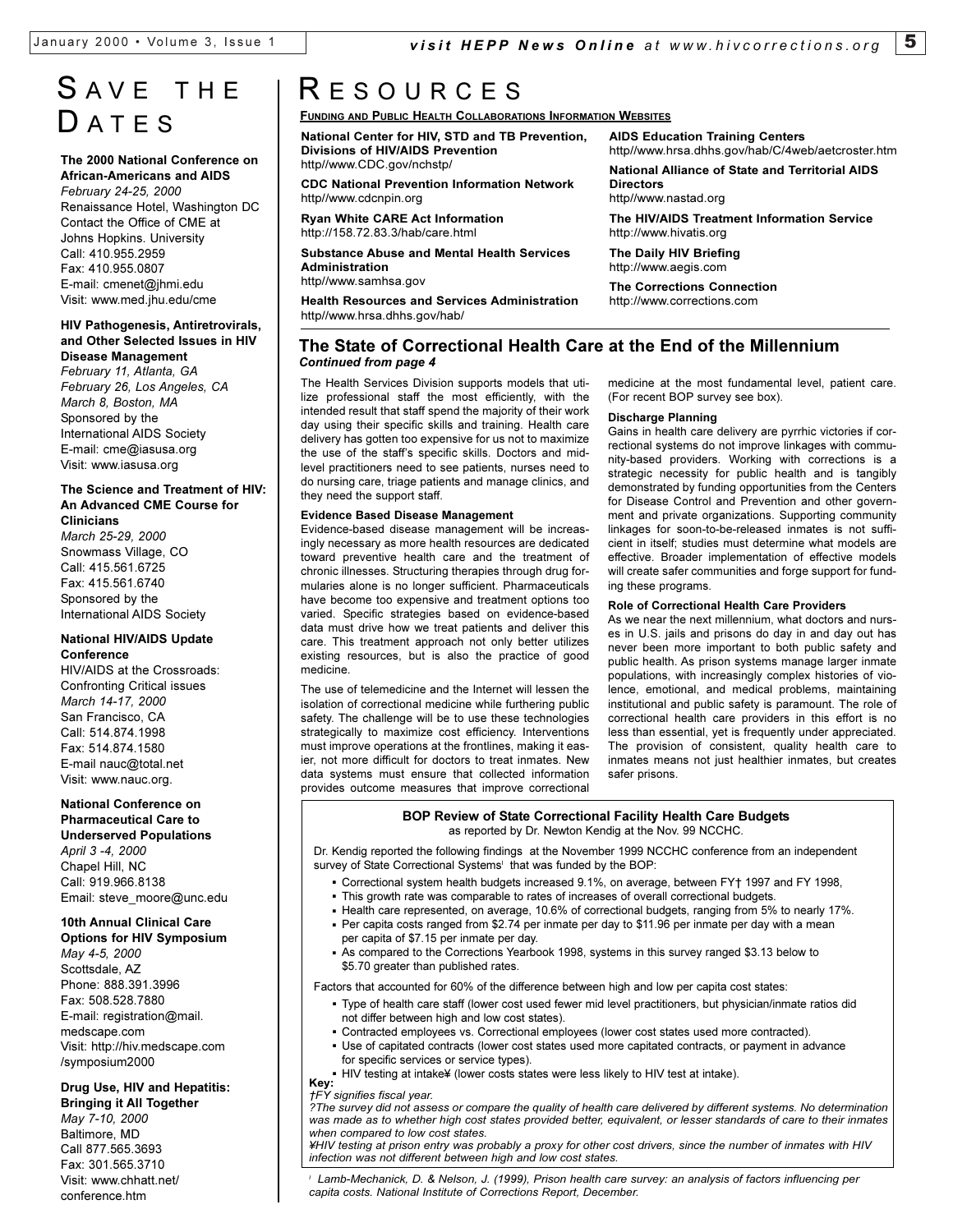## *Continued from page 2* **Public Health/Correctional Partnerships at the Millennium**

#### **HIV Education Programs**

Free educational material and on-site programs for care providers, patients, and correctional staff are available through a wide variety of publicly funded resources:

#### **(1) HIV Education for Providers**

**AETC:** Federally supported AIDS Education and Training Centers (funded through the Department of HHS) have recently shifted their focus to address the needs of correctional HIV providers (http://www.hrsd.dhhs.gov).

**HHS:** Additional free HIV treatment resources include the HHS guidelines for the management of HIV, opportunistic infection, which are published on the web (http://hivatis.org/trtgdlns.html) and updated yearly by a national panel of experts. (see page 7, HIV 101).

**Publications:** The Johns Hopkins HIV report, HIV Insite (from the University of California at San Francisco) and the JAMA HIV website (http://www.hopkins-aids.edu/, http://hivinsite.ucsf.edu, http://www.amaassn.org/special/hiv/hivhome.htm) are additional free resources that can be accessed by correctional HIV providers. **HEPP News:** This monthly newsletter is available at no cost to correctional HIV providers (fax-back form on page 7; website http://www.corrections.org). HIV Inside, another quarterly publication, is

available by request from World Health Communications (see page 8). Both publications provide Continuing Medical Education credit (CME) for providers. CEU for pharmacists and nurses will be available later this year.

## **Table 2. Ryan White/ADAP contact information**

| <b>State</b>         | <b>Central Ryan White Contact</b><br>(for information on local RW Committees)                             | <b>ADAP Contact</b>                                                                          |
|----------------------|-----------------------------------------------------------------------------------------------------------|----------------------------------------------------------------------------------------------|
| California           | California DOH<br>Office of AIDS CARE Section<br>916.323.8949                                             | <b>Michael Montgomery</b><br>Office of AIDS ADAP<br>916 327 6784                             |
| <b>Connecticut</b>   | CT DPH<br>Bureau of Community Health<br>860.509.7800                                                      | <b>Bette Smith</b><br><b>CT Dept Social Services</b><br>860.424.5152                         |
| <b>Washington DC</b> | Department of Health<br>202-939-7822                                                                      | <b>Paul Brown</b><br>Agency for HIV/AIDS<br>202-727-2500                                     |
| <b>Florida</b>       | Florida DOH<br>Bureau of HIV/AIDS<br>850.245.4335                                                         | Cyndena Hall<br>DOH HIV/AIDS Program<br>850.245.4444 x2547                                   |
| Georgia              | Georgia DOH- Prevention Services<br><b>Branch</b><br><b>STD/HIV Section</b><br>David Johnson 404.657.3100 | <b>Libby Brown</b><br>Dept of Human Services<br>404.657.3129                                 |
| <b>Illinois</b>      | Judy Eihausen at ADAP<br>800.825.3518                                                                     | <b>Nancy Abraham</b><br><b>DOH AIDS Activities Section</b><br>217.524.5983                   |
| <b>Massachusetts</b> | DOH HIV/AIDS Bureau<br>617.624.5300                                                                       | <b>Mass HIV Drug Assistance</b><br>Program<br>800.228.2714                                   |
| <b>New Jersey</b>    | NJ DOH AIDS Prevention/Control<br>609.984.5874                                                            | <b>Ron Weinstein</b><br><b>DOH Division of AIDS</b><br>609.984.6328                          |
| <b>New York</b>      | NY State DOH AIDS Institute<br>518.473.7542                                                               | <b>AIDS Drug Assistance Program</b><br>800.542.2437                                          |
| Pennsylvania         | PA DOH HIV/AIDS Programs<br>717.783.0479                                                                  | <b>AIDS Drug Assistance Program</b><br>800.922.9384<br>State AIDS Fact Line:<br>800.662.6080 |
| <b>Texas</b>         | Texas DOH<br><b>HIV/STD Services</b><br>512.490.2515                                                      | <b>Rhonda Lane</b><br>Texas DOH<br>800.255.1090                                              |

#### *References:*

*1 Pharmaceutical companies have also recognized the importance of public health- corrections linkages and were instrumental in providing support for these two*  conferences: HIV/AIDS Behind Bars at the Florida NCCHC was supported by an unrestricted grant from Glaxo-Wellcome. Public/Health Corrections collaborations<br>was supported by an unrestricted grant from Briston-Myers Squibb. from Bristol Meyers Squibb, with additional support from the CDC, the City of Chicago Public Health, the Health Resources and Services Administration, the National Institute of Justice, Substance Abuse and Mental Health Services Administration, and in kind contribution from the National Commission on Correctional Health Care.<br><sup>2</sup> Grinstead, O., Zack, B., Faigeles, B. Health Education

<sup>3</sup> Mostashari F, Riley E, Selwyn A, Altice F. J Acquir Immun Def Syndr and Human Retro. Aug 1, 1998; 18(4) 341-8.<br><sup>4</sup> Hammett, T. M. Prevention and Treatment of HIV/AIDS: An opportunity not yet seized. HEPP News, Decembe

## **(2) HIV Education for Patients**

**Ryan White:** Fortunately, patient education-and specifically education by peers-is a primary focus for public health funding. Both federal and local programs are accessible to correctional HIV providers. The best contact for information would be the Ryan White Committee (through your local health department). They will provide a list of community based organizations that are willing to come to your facility to facilitate educational programs for inmates.

**Other HIV Education Programs:** A number of model programs such as ACE (Bedford Hills, NY), Span (Massachusetts), and Centerforce (San Quentin, California) successfully met inmate HIV educational needs. Some of these programs have recently demonstrated the positive effects of HIV education on subsequent HIV risk behavior after release.<sup>2</sup>

## **(3) HIV Education for Staff**

Correctional security staff are the "third partner" in correctional HIV care, since they control the flow of inmates to medlines and clinics. In a number of states, AETCfunded programs that have provided education to correctional security staff have been well-received (see Table 1.) Several pharmaceutical companies are also developing free programs in recognition of the important role that correctional officers play in patient care.

## **Summary**

Correctional interventions in the area of HIV care have had a dramatic impact in the last decade, mainly due to the identification and treatment of HIV infected individuals who were unaware of their infection prior to incarceration.<sup>3,4,5</sup> Correctional settings can be where persons at risk learn about HIV, about how to avoid HIV infection and become informed consumers, learning how to manage their disease. However, advances in HIV treatment in correctional settings have been uneven at best. Poor correctional HIV management can have an adverse impact on public health. Spotty medication delivery, inattentive prescribing of HIV medications, and failure to provide adequate prophylaxis can result in the delivery of inmates who are sicker and more likely to be infected with drug resistant strains of HIV back to their communities. For an even more inspirational view of our role as providers at the nexus of public health, read Dr. Newton Kendig's plenary speech, in this issue of HEPP News on page 4.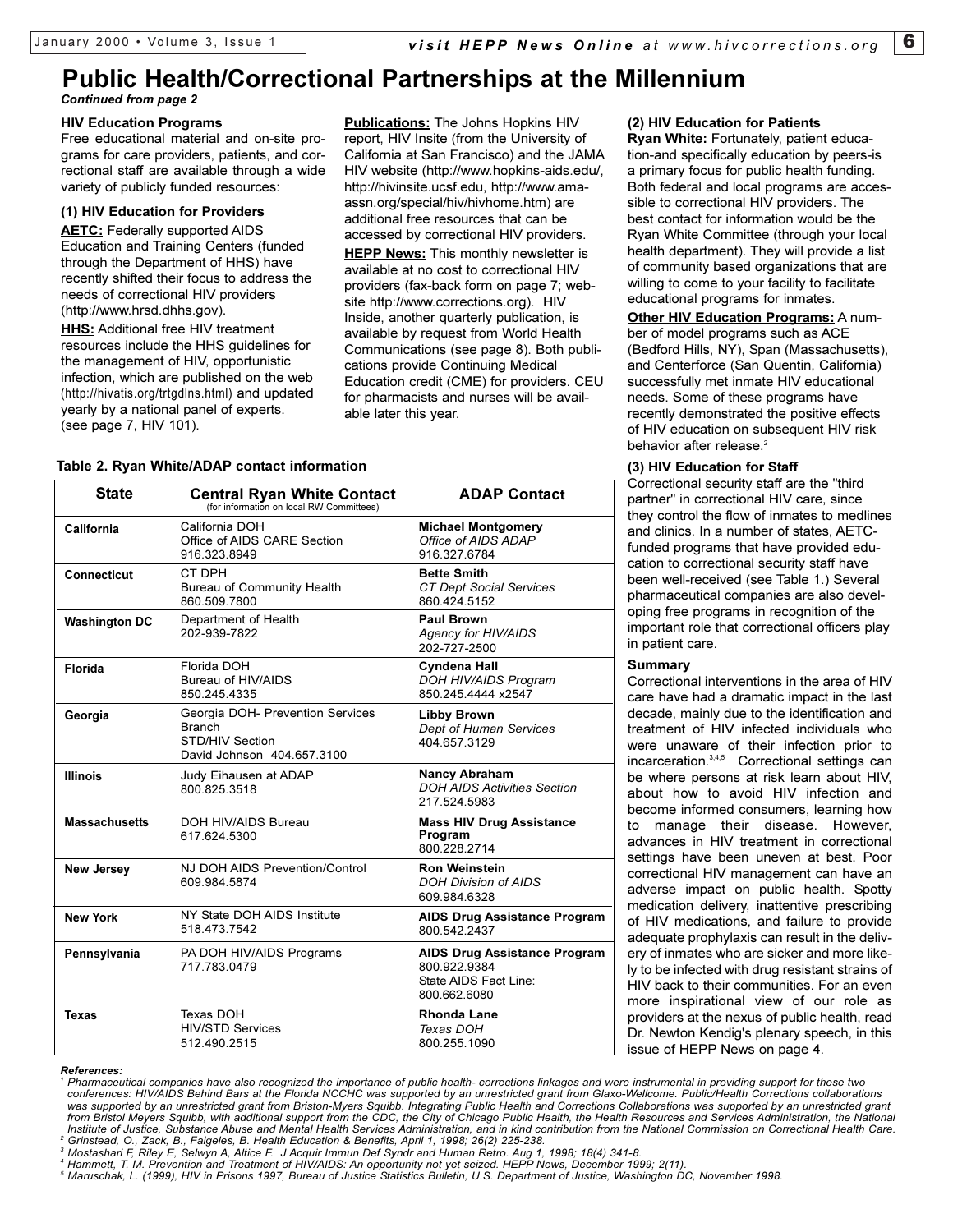## Guidelines for stopping Prophylaxis or Maintenance Therapy in patients with HIV Infection who have responded to a HAART Regimen.

Health and Human Services (HHS) guidelines on treating opportunistic infections now suggest that patients taking expensive and usually poorly tolerated prophylactic therapy to prevent first episode of disease (e.g., azithromycin or clarithromycin for the prevention of MAC) may stop when CD4 levels have stayed above the threshold for starting prophylaxis for three to six months and there has been sustained suppression of viral load. This months HIV 101 summarizes the new guidelines. It is critically important for correctional healthcare providers to counsel patients that the new guidelines are only applicable in the presence of a sustained response to HAART. Should the patient discontinue HAART therapy or exhibit progression on HAART, the need for treatment and prevention of opportunistic infections should be reassessed.

| Criteria*<br>If, as a result of HAART.<br>the following changes occur                          | Comment**                                                                                             |
|------------------------------------------------------------------------------------------------|-------------------------------------------------------------------------------------------------------|
| CD4>200 for more than 3-6 months<br>(CIII) and sustained VL reduction for 3-6<br>months (CIII) | Only for primary Prophylaxis                                                                          |
| see comments                                                                                   | Only for primary prophylaxis.<br>Recommendation now supported by<br>placebo controlled trial.         |
| no criteria given                                                                              | Not recommended, but implicit in<br>Pneumocystis quideline.                                           |
| CD4>100-150 for more than 3-6<br>months(CIII)                                                  | Primary prophylaxis is not generally<br>recommended. Other factors should<br>also be considered (CII) |
| no criteria given                                                                              | Not recommended, but probably safe<br>for patients with CD4>100 for 3-6<br>months                     |
| no criteria given                                                                              | Not recommended, but probably safe<br>for patients with CD4>100 for 3-6<br>months.                    |
|                                                                                                |                                                                                                       |

Rating system:

C= Optional. Evidence for efficacy insufficient to support recommendation for or against, or efficacy may not outweigh adverse consequences. II = Evidence from at least one well designed, non-randomized trial or other observational studies.

III = Expert opinion.

\*If primary prophylaxis, the patient has never had the condition and this treatment prevents primary occurrence. If maintenance, the patient had the condition and this treatment prevented secondary recurrence.

\*\*The correctional provider will need to carefully consider whether the patient is expected to retain HAART benefit over the long term before discontinuing treatment. For example, one might be wise not to discontinue prophylaxis in patients who are soon to be released.

Adapted from the MMWR report on August 20, 1999 / 48(RR10);1-59, available at

http://www.cdc.gov/epo/mmwr/preview/mmwrhtml/rr4810a1.htm#tab13 and the Johns Hopkins University website: www.hopkins-aids.edu/publications/report/jan00\_5.html Copyright © 1997, 1998, 1999 The Johns Hopkins University on behalf of its Division of Infectious Diseases and AIDS Service. *All rights reserved*

# **SUBSCRIBE TO HEPP NEWS**

**FAX** TO **800.671.1754** FOR ANY OF THE FOLLOWING: *(please print clearly or type)*

Yes, I would like to add/update/correct (circle one) my contact information for my complimentary subscription of HEPPNews fax newsletter.

Yes, I would like to sign up the following colleague to receive a complimentary subscription of HEPPNews fax newsletter.

Yes, I would like to order the following back issues (please include volume/issue/date).

Yes, I would like my HEPP News to be delivered as an attached PDF file in an e-mail (rather than have a fax).

| NAME:             |                                     |                                                                                                                  |                                                              |                                                                                   |
|-------------------|-------------------------------------|------------------------------------------------------------------------------------------------------------------|--------------------------------------------------------------|-----------------------------------------------------------------------------------|
| <b>CHECK ONE:</b> | $\circ$ Physician<br>$O$ Pharmacist | ○ Physician Assistant<br>O Medical Director/Administrator                                                        | $\bigcirc$ Nurse Practitioner<br>○ HIV Case Worker/Counselor | O Nurse/Nurse Administrator<br>O Other                                            |
|                   |                                     |                                                                                                                  |                                                              |                                                                                   |
| ADDRESS:          |                                     | and the control of the control of the control of the control of the control of the control of the control of the |                                                              |                                                                                   |
| CITY:             |                                     | STATE:                                                                                                           |                                                              | ZIP: 2008.000 2009.000 2009.000 2009.000 2009.000 2009.000 2009.000 2009.000 2009 |
| FAX:              |                                     | <b>PHONE:</b>                                                                                                    |                                                              | E-MAIL: ____________________                                                      |
| SIGNATURE:        |                                     |                                                                                                                  | DATE:                                                        |                                                                                   |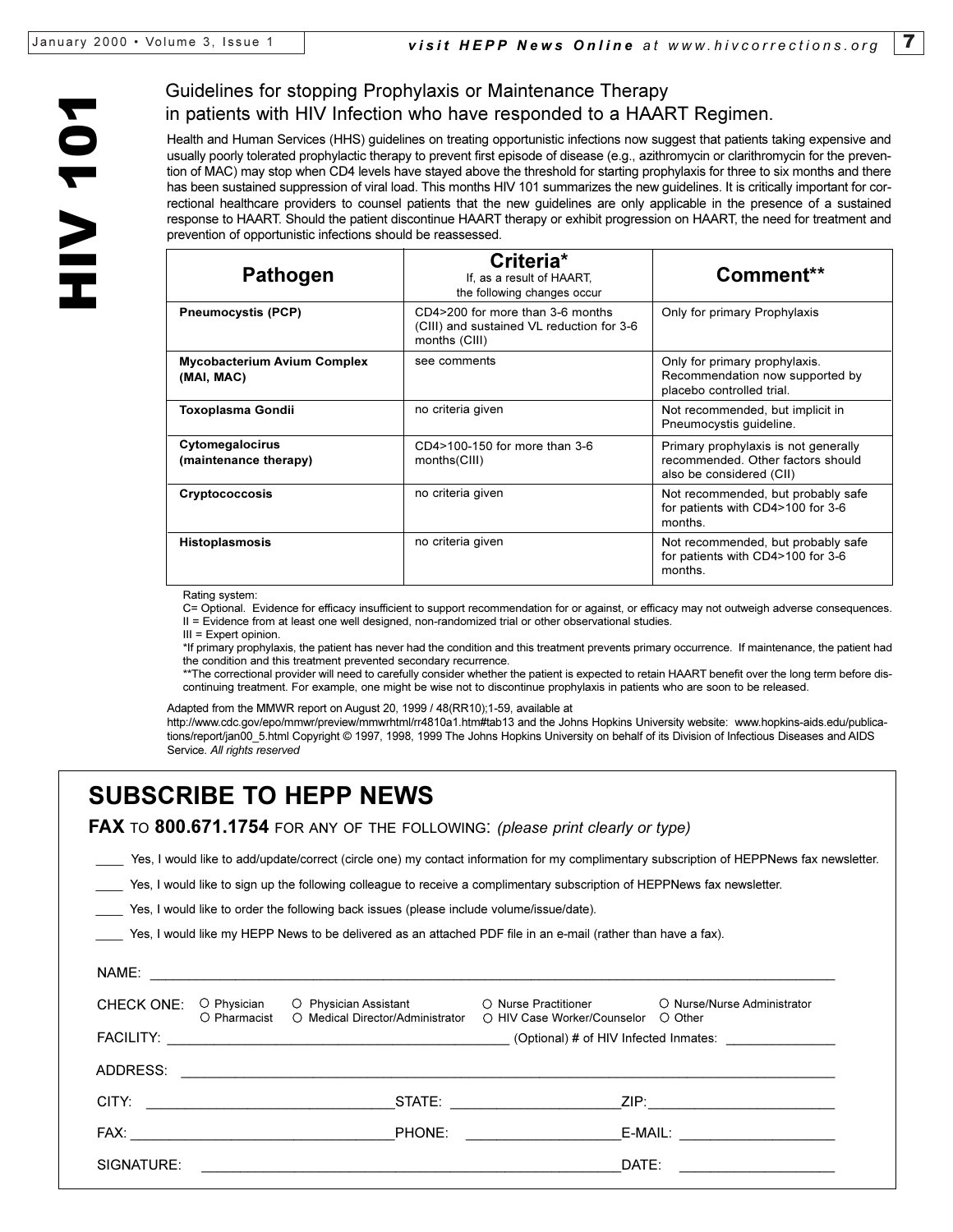## **Spotlight: New Initiatives in the Massachusetts DOC & DOH**

*Tim Gagnon is HIV Program Coordinator of the Massachusetts County Jails Program and, with his colleagues at the MA DOH, a recent recipient of one of the \$1 million dollar "Correctional Demonstration Project" grants from HRSA/CDC. We elected to interview Mr. Gagnon about his new grant for this Public Health/Correctional Linkages issue of HEPP News.*

*HEPPNews: What has been your involvement with HIV in corrections?* **Tim Gagnon:** I helped to design a system to deal with HIV throughout the correctional system, which continues to this day. With some financial help from the sheriffs and the DPH we were able to get the outside communities involved. We subcontract a lot of the services in the HIV programs to the community in order to get HIV a little bit more on everybody's radar.

The effect has been really astounding. When we started going in there in '92 I don't think there were more than 125 HIV infected inmates being treated annually in the whole county-jail system. Last year we provided services to all 1,500 men and women who are HIV infected- just in the county jail systems.

#### *HN: The funding you just received from HRSA and the CDC was to start new discharge planning in the county jails?*

**TG:** Let me back up a little. When you're talking about jails and houses of correction you're talking about a very transient, short prison stay for many more people. On any given day in Massachusetts, there's about 25,000 people that are incarcerated. Roughly half are in the state system and half are in the county system. The big difference between the state system and the county system, because of the length of stays, is that any given year, there may be close to 60,000 admissions to the county jail system, versus a state system, which usually averages about 3,000 new persons each year.

Historically, what has happened in the jail and house of corrections populations is that people aren't there long enough for their HIV to become problematic in a clinical sense. Correctional care providers obviously dealt with the people that they knew about, but most of the work pre-dating the programs we have now was not sustained nor was it comprehensive. It didn't have to be, because people were never there long enough.

#### *HN: Given that history, you started your new programs?*

**TG:** (Yes). If inmates have some special needs, the case-workers on the inside will attempt to get those needs addressed. But we don't have a mandate or the ability to follow someone into the community after they have left. That's where the new money comes in. We've done such a tremendous job upstream - while people are incarcerated, educating, testing, treating, and case-managing. We've created a situation where in Massachusetts in any given year over the past few years, we're discharging anywhere between 1,000 and 1,500 prisoners--men and women with HIV--back to the community. Once they get back there, even if we are able to develop a fairly comprehensive discharge plan for them, you just don't know what's going to happen to people.

The grant from HRSA and the CDC will fund three initiatives. One is to start a statewide network of people who will be community based, whose job is to help transition former prisoners back into their communities. This program, called the Transition Intervention Project (TIP), is an expansion of a pilot mental health transition project that the Mass DPH funded starting a year and a half ago that has a licensed social worker helping prisoners with adjustment issues. Our staff will work with jails and prisons three months before someone gets out-regardless of whether the patients are incarcerated in the county or the state or even in the federal system. We're going to connect our staff to the inmates before they hit the streets in Massachusetts. The second initiative is to establish a Chlamydia screening program at the Nashua State Jail in Boston. The third initiative involves prevention education work in the community correctional centers.

We're really excited about this. Even though a person has made great strides to deal with their addictive behaviors, get involved in some quality HIV care and have done well while they are incarcerated, there are a lot of problems once they get out. Often they don't have transportation and there might be language barriers to accessing services. Our programs should be really helpful, and benefit inmates statewide.

Some of the easier tasks are getting them an appointment for HIV and helping them maintain access to their medications. But quite often the kinds of services that recently released inmates with HIV need to access do not traditionally have anything to do with HIV. The other problems they face are the

more complicated social services needs. Studies have shown that the first 6- 8 months on the street are when people are more likely to do something that will cause them to be re-incarcerated. There are programs that will do this kind of work (bridging the gap) such as the Fortune Society in New York, and Span in Boston.

#### *HN: Where are the programs going to take place?*

**TG:** We did some analysis on exit patterns where we collect client-level data on all our county-jail inmates, who represent the biggest number of prison inmates. Our research has concluded that 90% of all the HIV infected prisoners who are discharged from correctional facilities in Massachusetts go back to one of 10 communities in the state.

We then divided the state up into 6 regions. We want community-based providers from these particular regions to submit proposals to us to do this work. We'll have someone from this office that will coordinate this statewide project the way I coordinate the jail stuff statewide. On the micro-side, there are HIV coordinators in all of the prison and jails in Massachusetts. When someone is getting ready to leave, part of the discharge plan is to connect them with the representative from their region who will talk to the potential client. That's where the relationship is born. Then when the person gets out, they'll be able to contact this person. In some cases, the person may pick them up in the jail when he gets out.

A lot of times we lose people that way. You've spent three months working on a discharge plan that's contingent on a guy getting a sober bed at a drug treatment center on June 5, 1999, and for whatever reason, they decide to release him on May 26. Now this guy has nowhere to go. This happens very frequently. So we have to have people who are very mobile and very flexible on the outside who can be reached by being paged or called on the phone. Part of our budgeting on this program is to put people on the street with laptops and cell phones so that they're totally mobile.

#### *HN: Is there going to be a way for you to measure the success of the program?*

**TG:** We're working on an evaluation piece for this right now. We'll obviously be keeping track of the kinds of services people access. We'll create some unique identifiers for clients to keep track of the kinds of services they'll utilize while they're in this phase of their careers. We'd like to see that people are staying engaged; if they have mental health issues that they're able to access mental health treatment, if they're on meds that they stay adherent, and stay engaged with their medical providers. That's what we're looking for in terms of outcomes. Certainly if all these things are in place, we would expect that people are less likely to get back into a behavioral pattern that will result in re-incarceration, but that remains to be seen.

#### *HN: What is the future of funding for these programs?*

**TG:** Our feeling is that there is a well-funded universe and network of social services in this state. Certainly it exists with regard to HIV services. It is our hope that at the end of the funding period, which is three years long, that we will have better defined this universe of services in terms of which ones these people need to access more than others. At the end of the funding cycle a lot of the case management pieces that are being funded by this will most likely be absorbed by the community based agencies that are funded to provide a lot of these services in the first place. Our goal is to put ourselves out of business, in a sense.

#### *HN: When does everything begin?*

**TG:** It's happening right now. We're in the process of putting the RFP together and attempting to hire a statewide coordinator. We are negotiating with the CDC and HRSA some evaluation criteria that we'll build into this.

I think that from the public health standpoint, this is an opportunity that is not realized on a national level-not only with HIV but especially with Hepatitis C and STDs. There's a real case to make. If, as a society, we spend a little bit of money on preventive health care on this population now, we save a lot of money 5 to 20 years down the road. I would like to advocate this work for reasons other than cost effectiveness, but often that is the strongest case we can make for these interventions.